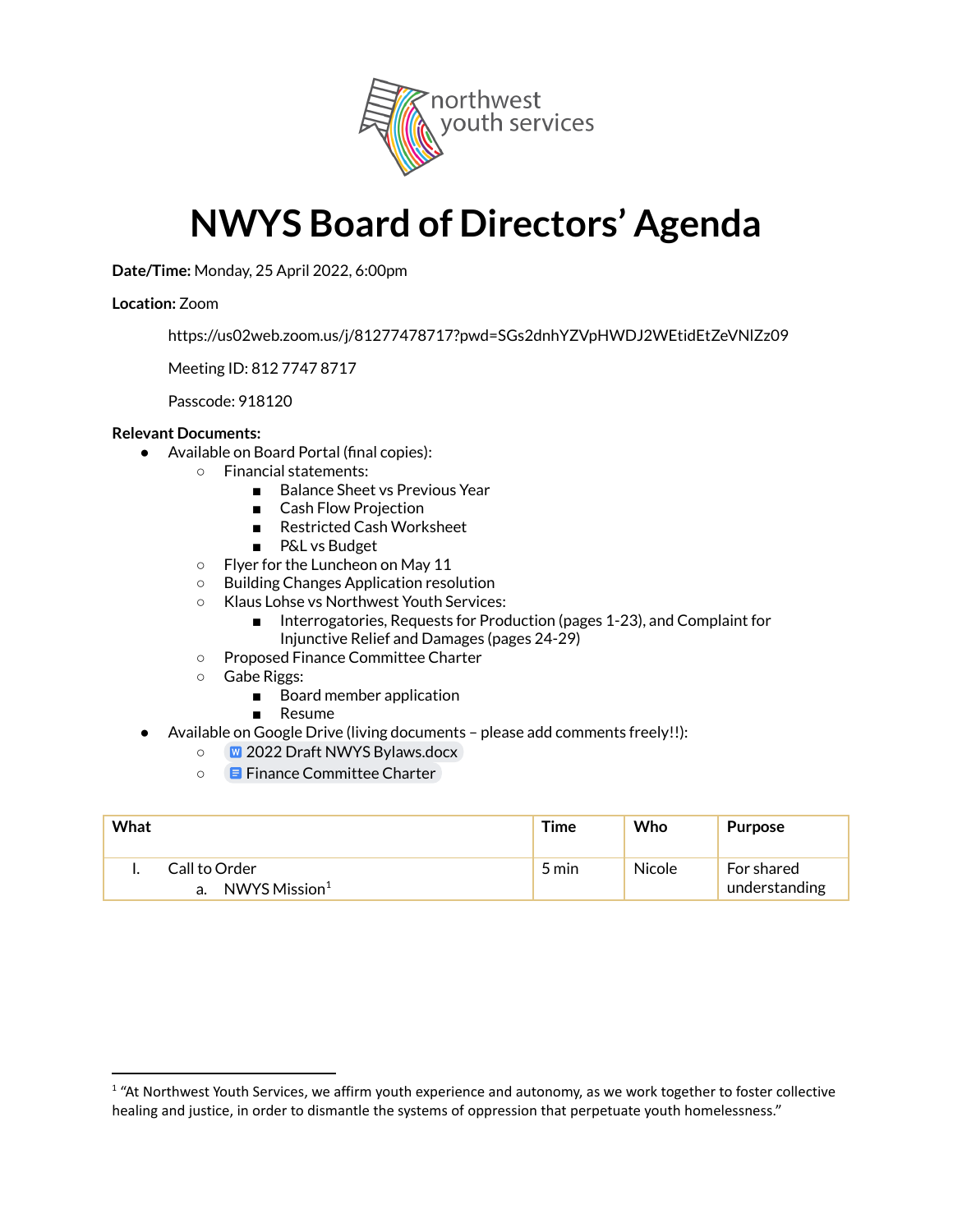

|      | b.          | Land Acknowledgement <sup>2</sup>              |                  |               |                 |
|------|-------------|------------------------------------------------|------------------|---------------|-----------------|
|      | c.          | Adjust agenda, if needed                       |                  |               |                 |
| Н.   |             | Consent Agenda                                 | 5 min            | <b>Nicole</b> | For decision    |
|      | a.          | Approve the March 2022 Meeting Minutes         |                  |               |                 |
|      | b.          | Approve the Financial Statements               |                  |               |                 |
| III. |             | <b>Executive Director's Report</b>             | $15 \text{ min}$ | Jason         | For information |
|      | a.          | Invitation to attend May Luncheon/updates      |                  |               |                 |
|      | b.          | <b>Building Changes Application resolution</b> |                  |               |                 |
|      | $C_{\cdot}$ | Overview and update on Klaus Lohse vs          |                  |               |                 |
|      |             | <b>Northwest Youth Services</b>                |                  |               |                 |
|      | d.          | Overall update about the agency                |                  |               |                 |
| IV.  |             | <b>Finance Committee Report</b>                | $15 \text{ min}$ | Richard       | For information |
|      | a.          | Approve Proposed Finance Committee             |                  |               |                 |
|      |             | Charter                                        |                  |               |                 |
|      | b.          | Approve proposed Finance Committee             |                  |               |                 |
|      |             | Membership Roster                              |                  |               |                 |
| V.   |             | <b>Strategic Vision Committee Report</b>       | $15$ min         | Colton        | For information |
|      | a.          | FYI, surveys completed:                        |                  |               |                 |
|      |             | <b>B</b> Staff Survey - Northwest Y<br>i.      |                  |               |                 |
|      |             | ii.<br><b>B</b> Community Survey - North       |                  |               |                 |
|      |             | <b>T</b> Youth Survey - Northwest<br>iii.      |                  |               |                 |
|      |             | 2018 Donor Feedback - St<br>iv.                |                  |               |                 |
|      |             | v. SVC's notes synthesizing the                |                  |               |                 |
|      |             | survey results can be found                    |                  |               |                 |
|      |             | here:                                          |                  |               |                 |
|      |             |                                                |                  |               |                 |
|      |             | <b>E</b> Agenda 4/11 - Strategic Vi            |                  |               |                 |
|      | b.          | Overview of next steps for SVC                 |                  |               |                 |
|      |             |                                                |                  |               |                 |

 $2$  "We acknowledge that we live, work, and gather on unceded land stolen from the Swinomish, Samish, Sauk-Suiattle, Upper Skagit, Lower Skagit, Lummi, Nooksack, Semiahmoo, Nuawhaha and Stillaguamish tribes and peoples of the Coast Salish Sea.

We ask that you join us in honoring these communities, their elders both past and present, as well as future generations, whose culture and identity has been eroded for profit.

We ask that you join us in understanding how each of us has knowingly or unknowingly benefited from the effects of the traumatic dilution of their languages, traditions, beliefs, and customs.

We ask that we all take a moment to recognize that more than 5,000 Indigenous women and girls go missing each year, and how the systemic ignorance to these tragedies continues to decimate the future of nations existing on this land long before recorded time.

Today, and every day, we acknowledge that the ground we stand upon is sacred, and we commit to continuing to learn how to be better stewards of the land we are privileged to inhabit."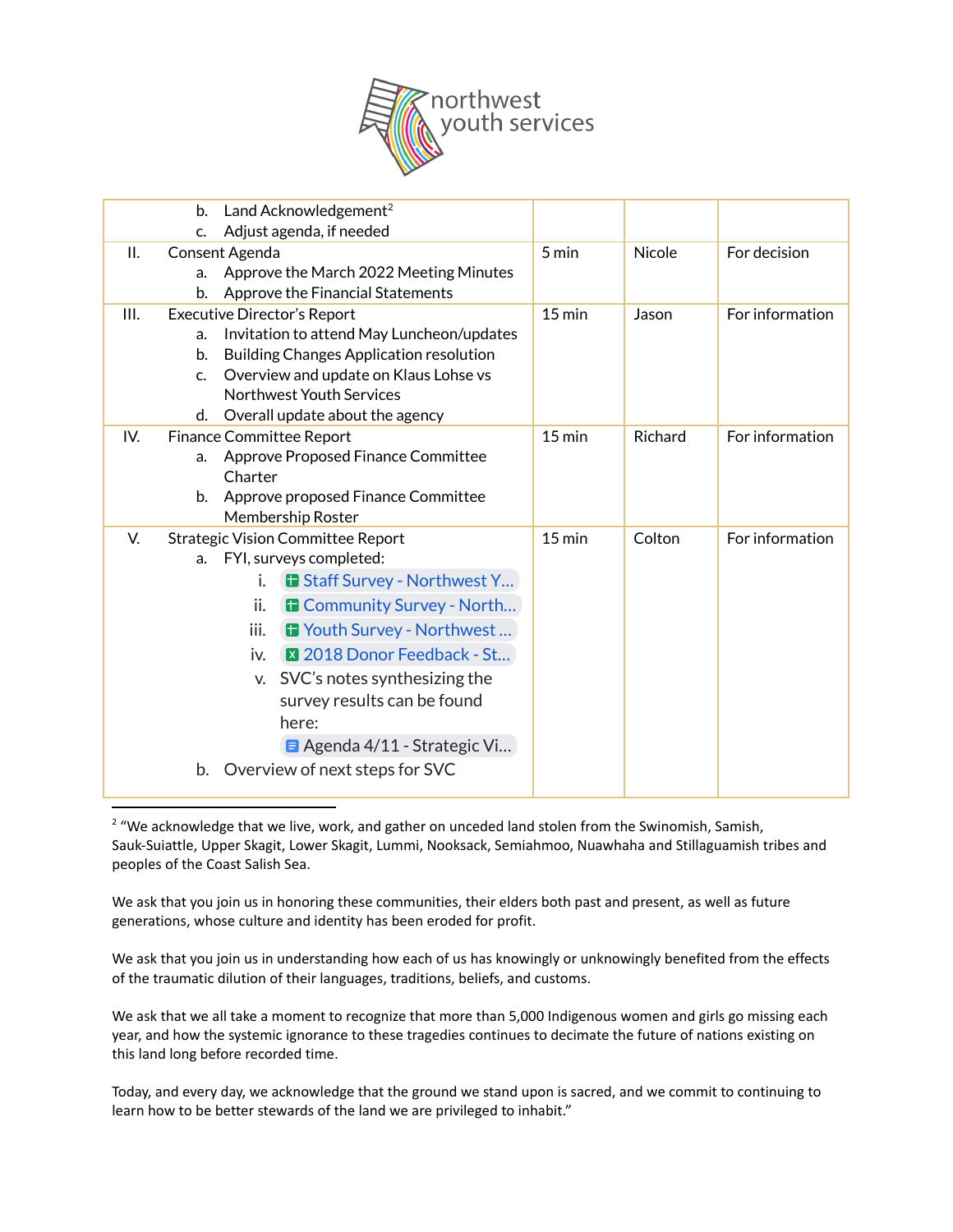

| VI.   | President's Report                                 | $15 \text{ min}$ | Nicole | For information |
|-------|----------------------------------------------------|------------------|--------|-----------------|
|       | Presentation about major changes<br>a.             |                  |        | & decision      |
|       | contained in:                                      |                  |        |                 |
|       | 2022 Draft NWYS Bylaws.docx                        |                  |        |                 |
|       | Solicit feedback<br>i.                             |                  |        |                 |
|       | ii. Vote to make changes, OR that it's             |                  |        |                 |
|       | ready for lawyer review, OR                        |                  |        |                 |
|       | something in between. Goal: vote in                |                  |        |                 |
|       | a final draft in May regular Board                 |                  |        |                 |
|       | meeting                                            |                  |        |                 |
|       | b. FYI, Board roadmap:                             |                  |        |                 |
|       | i. Current board priorities $(Q1 & Q2)$ :          |                  |        |                 |
|       | Board recruitment (DRI:<br>1 <sup>1</sup>          |                  |        |                 |
|       | Daija) - see update                                |                  |        |                 |
|       | 2. Adopt a SVC Charter (DRI:                       |                  |        |                 |
|       | Colton)                                            |                  |        |                 |
|       | 3. Adopt a Strategic Vision                        |                  |        |                 |
|       | (DRI: Colton)                                      |                  |        |                 |
|       | 4. Adopt a Finance                                 |                  |        |                 |
|       | <b>Committee Charter (DRI:</b>                     |                  |        |                 |
|       | Richard)                                           |                  |        |                 |
|       | 5. Bylaws update (DRI:                             |                  |        |                 |
|       | Nicole):                                           |                  |        |                 |
|       | 6. Annual ED review (DRI:                          |                  |        |                 |
|       | Candy)                                             |                  |        |                 |
|       | ii. On deck board priorities $(Q3+)$ :             |                  |        |                 |
|       | 1. Develop and adopt a                             |                  |        |                 |
|       | <b>Strategic Plan (Prospective</b>                 |                  |        |                 |
|       | DRI: Jason)                                        |                  |        |                 |
|       | 2. Develop a (multi-year) plan                     |                  |        |                 |
|       | for updating all board                             |                  |        |                 |
|       | documentation                                      |                  |        |                 |
|       | (Prospective DRI: Aaron)                           |                  |        |                 |
| VII.  | ED 360 Review                                      | 5m               | Candy  |                 |
|       | Update<br>a.                                       |                  |        |                 |
|       | Next steps<br>b.                                   |                  |        |                 |
| VIII. | Gabe Riggs: Board member candidate                 | 15m              | Daija  |                 |
|       | Introductions to Board & staff<br>a.               |                  |        |                 |
|       | Introduction to Gabe<br>b.                         |                  |        |                 |
|       | Ask Gabe to sign off, vote on his candidacy;<br>c. |                  |        |                 |
|       | Nicole will notify Gabe over email of the          |                  |        |                 |
|       | results                                            |                  |        |                 |
|       |                                                    |                  |        |                 |
| IX.   | Adjourn                                            |                  | Nicole |                 |
|       |                                                    |                  |        |                 |